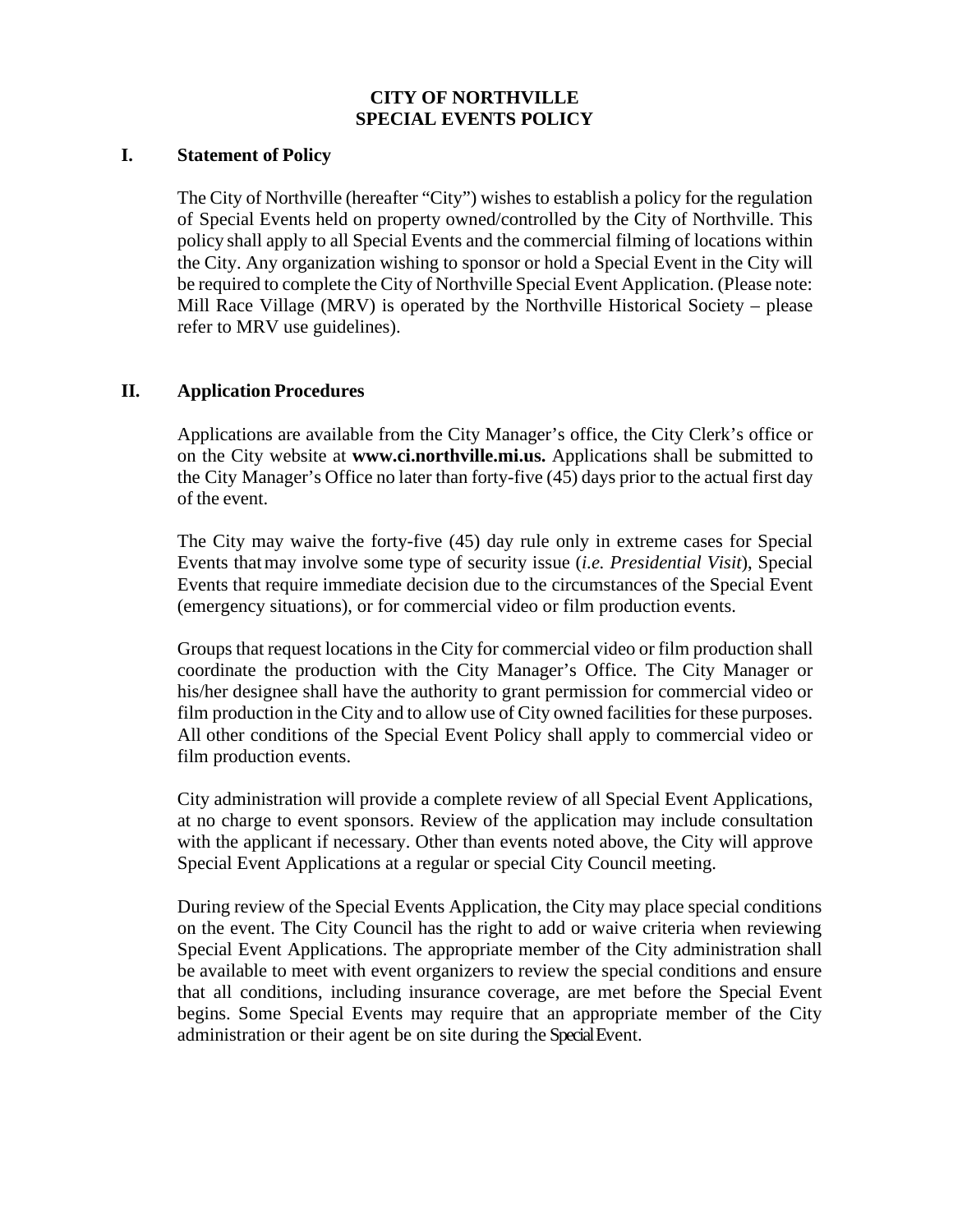Use of the City's park facilities must also be reserved by the Parks and Recreation Department at (248) 349-0203 or [recreation@ci.northville.mi.us](mailto:recreation@ci.northville.mi.us) If you are seeking to hold a Special Event in Town Square and do not require a street closure, Town Square may be reserved by contacting the Northville DDA at 248-349-0345 or contacting [lward@ci.northville.mi.us](mailto:lward@ci.northville.mi.us)

## **III. Definition**

"Special Event" means any transient amusement enterprise, outdoor temporary (3 days or less) gathering, and any similar event, including, but not limited to parades, arts and crafts shows/fairs, weddings, festivals, photographical/promotional activities, commercial video or filming, block parties, theatrical exhibition, sporting events/tournaments, musical performance, public show, entertainment, amusement or other exhibitions.

"Full Day Event" means a special event which is longer than 6 hours in duration. This does not include parades, road races, Friday Night or Wednesday night concerts or any event shorter than 6 hours.

"Half Day Event" means a special event which is less than 6 hours in duration.

"Multi-Day Event" means an event which is held on 2 or more consecutive days. If a multi-day event includes dates in two separate months, (i.e. July 31, August 1, and August 2) the City Manager or his/her designee will determine which month the event will be assigned for the purposes of this policy.

# **IV. City Services Support**

The City will provide support to Special Events on the based on the following basis:

- **A. City Operated/Sponsored Events**: The City may operate certain Special Events directly. The City may provide financial support to these Special Events as determined in the annual budget appropriation.
- **B. Co-Sponsored Events:** The City may co-sponsor certain events with other organizations, when it is determined that the event is of general interest to the public and advances the promotion of the community. The City may provide financial support to these Special Events as determined in the annual budget appropriation. These Special Events must meet the other requirements of the Special Event Policy, and must reimburse the City department for 100% of costs in excess of the support level authorized by the budget appropriation.
- **C. Non-Profit Events:** The City may provide a portion of the actual City labor costs, equipment rental charges, purchased or rented materials as well as park/facility rental fees to assist Special Events operated by non-profit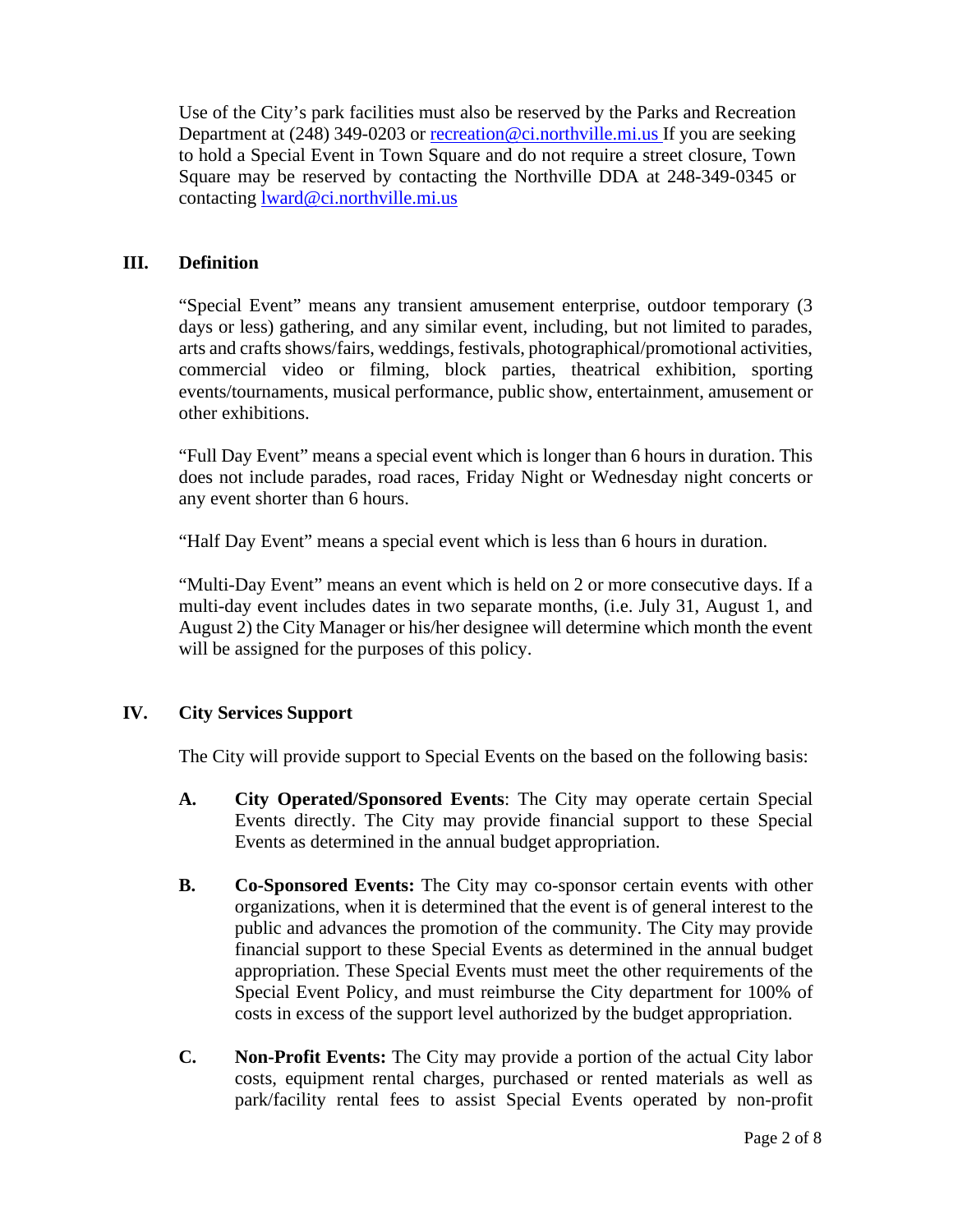organizations. These events must meet the other requirements of the Special Event Policy, and must reimburse the City department for 100% of costs in excess of the support level authorized. Groups filing an application a Non-Profit Event must submit a current IRS 501C Statement.

- **D. For Profit Events:** The City may allow Special Events operated by for-profit sponsors that are beneficial to the City and the community. These events must reimburse the appropriate City department for 100 % of costs related to the event.
- **E. Block Parties**: The City will make available barricades for block party street closures. Barricades must be picked up and returned to the City DPW Yard by the applicant. For a fee, the City may deliver and pick up the barricades. Block party requests must be noted on the Special Event Application and must meet the other requirements contained in the special eventregulations.
- **F. Political or Ballot Issue Events**: The City will allow political or ballot issue events on City owned property. These events must reimburse the appropriate City department for 100 % of costs related to the event.
- **G. Weddings**: Wedding ceremonies that can be classified as a Class I Low Risk Event, and*/*or that are held within Northville City Hall will not be required to file a Special Event Application, but any applicable facility use fee shall be paid to the City. All other wedding ceremonies must meet the other requirements of the Special Event Policy.
- **H. Video or Film Production**: All commercial video or film productions must reimburse the appropriate City department for 100 % of costs related to the event.

# **V. Fees for Special Events**

Fees shall be charged for City services provided to Special Events as follows:

- **A.** Hourly Rate shall be the hourly rate for any employee working on a Special Event as established by the City administration. The hourly rate shall include expenses related to the employee including fringe benefits, or as established by the City.
- **B.** Equipment Use: City equipment required for an event shall be charged to the Special Event by an hourly cost. The established rate for equipment shall come from the current Equipment Rental Rate Manual "Schedule C" or as published by the Michigan Department of Transportation (MDOT).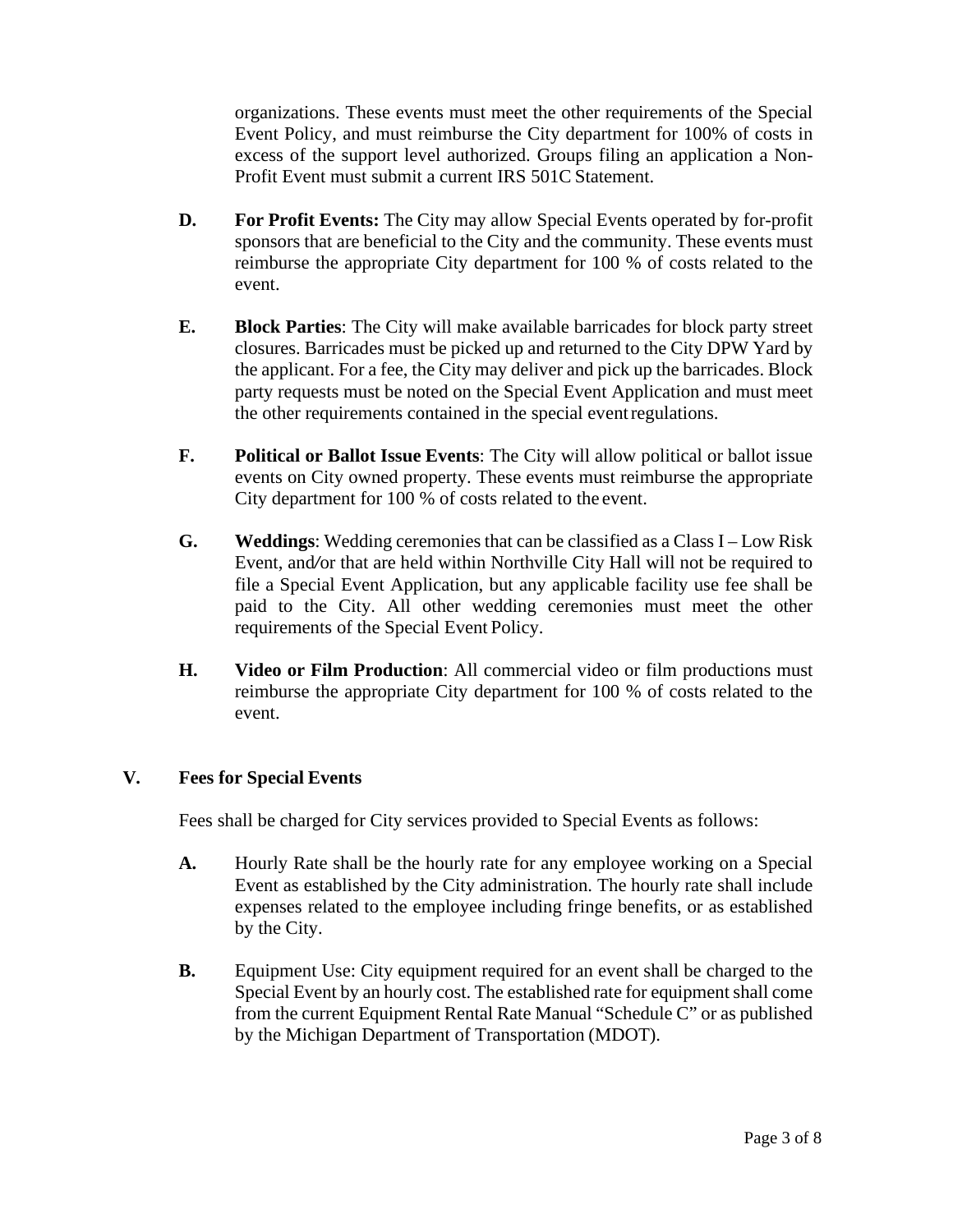## **VI. Special Event Signs**

The Special Event Application shall include a description of any promotional*/*advertising signs proposed to be used for the event. The use of signs shall conform with the description contained in the application, or as approved during the review process. All signs must conform to the City's Entrance Sign and Municipal Banner System Policies as well as all other City ordinances.

## **VII. Liability Insurance Requirements**

The City shall require that all sponsors of Special Events provide liability insurance. After reviewing the description of the Special Event and potential risk factors, the City will notify the sponsor of what insurance coverage is needed. A Special Event sponsor shall be required to provide a valid certificate of insurance in the minimum amount of \$1M general liability naming the City of Northville as an additional insured within one week of the Special Event approval. The City may require the sponsor and/or vendor to provide higher levels or insurance, coverage, and policies as deemed necessary based on specific event risk factors and review by the City's insurer. All events with inflatable games and/or inflatable rides will require \$3M general liability with additional insured coverage.

The City may place additional requirements on any Special Event. These requirements may include specific staffing levels for police, fire, paramedic, public works, recreation or other personnel. Expenses for these requirements will be billed to the sponsoring organization under the terms of this policy.

City administration will review each Special Event application received and assess the potential liability risk of the City, based on the following categories. Special Events may fall into one or more of the following categories:

- A. **Class I – Low Risk** involves no physical activity by participants and no severe exposure to spectators. Examples of Special Events in this category include, but are not limited to, block parties and picnics, wedding ceremonies of less than 20 people.
- B. **Class II – Moderate Risk** involves limited physical activity by participants and no severe exposure to spectators. Special Events in this category include, but are not limited to, amateur team sports, dances, and concerts.
- C. **Class III – High Risk** involves major participation by participants and/or moderate exposure to spectators. Special Events in this category include, but are not limited to, parades, festivals, craft shows, marathons or races and circus/carnivals, food vendors, inflatable games, amusement rides, animal shows, sidewalk sales, political rallies, and flea markets.
- D. **Class IV – Maximum Risk** involves severe exposure to spectators and/or participants. Examples of Special Events in this category include, but are not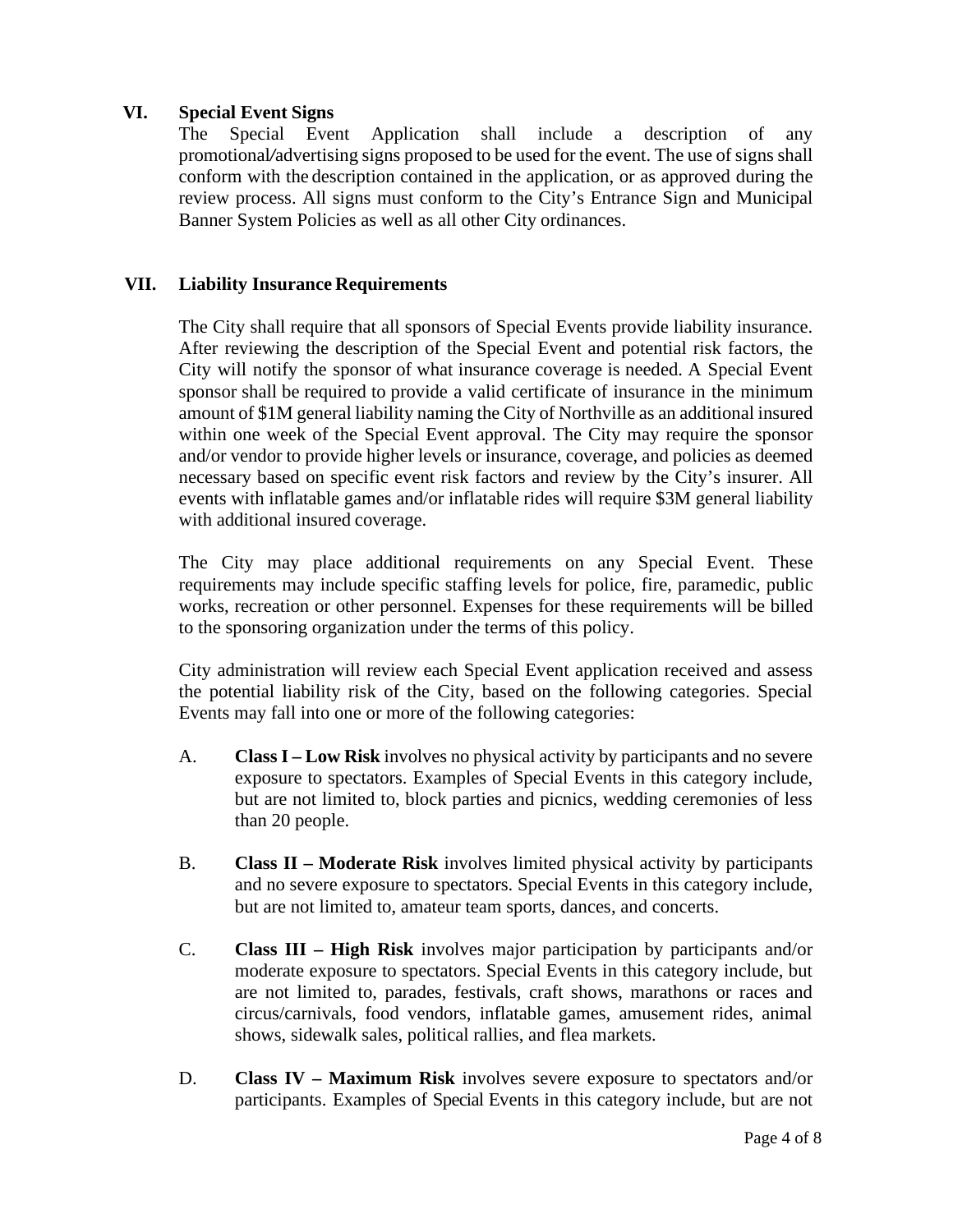limited to, alcoholic beverage sales, vehicle races, firework displays, ice carving events, professional or collegiate sporting events.

The City Manager, or his/her designee, has the authority to cancel or stop a Special Event if the conditions required for approval, including insurance coverage, of the event are not being met. In addition, the City Manager and City public safety officials have the authority to cancel or stop a Special Event, or place additional restrictions on the Special event, if it is deemed that the public health, safety or welfare is being jeopardized and/or would be better served with additional restrictions.

## **VIII. Traffic Control and Safety Requirements:**

The Special Event sponsor shall submit a traffic control and safety plan. The Special Event sponsor shall be responsible for complying with all traffic control and safety procedures required by the City during the event. The requirements will be indicated in the notice of approval, and additional requirements may be made by the City during the Special Event as may be necessary for the safety of the public. It should be noted that the City does not allow solicitations of any kind in the street. The City accepts no responsibility or liability for the safety of persons who may, against the policy of the City, make solicitations in City streets.

The City of Northville has NO authority to grant a permit for solicitations on any Wayne County, Oakland County or State of Michigan road.

#### **IX. Participant Waiver of Liability:**

The Special Event sponsor shall be responsible for obtaining all signed indemnification agreements as required by the City. Samples of the basic agreements are attached to these regulations. The specific requirements for each Special Event will be indicated in the written confirmation of approval.

#### **X. Vendor License Requirements**

All food/beverage vendors must have Wayne County or Oakland County Health Department approval and must post a valid food handler's license at their site, depending on which county the event is taking place within.

Food/Beverage Vendors are responsible for any and all fees related to obtaining a Wayne or Oakland County food license. Food/Beverage Vendors are required to comply with all Wayne County or all Oakland County Health Department rules and regulations for Temporary Food License Facilities.

Food/beverage vendors should contact the appropriate Health Department **WELL IN ADVANCE** of the event date. Wayne County Environmental Health 734-727- 7400. Oakland County Environment Health 248-926-3300.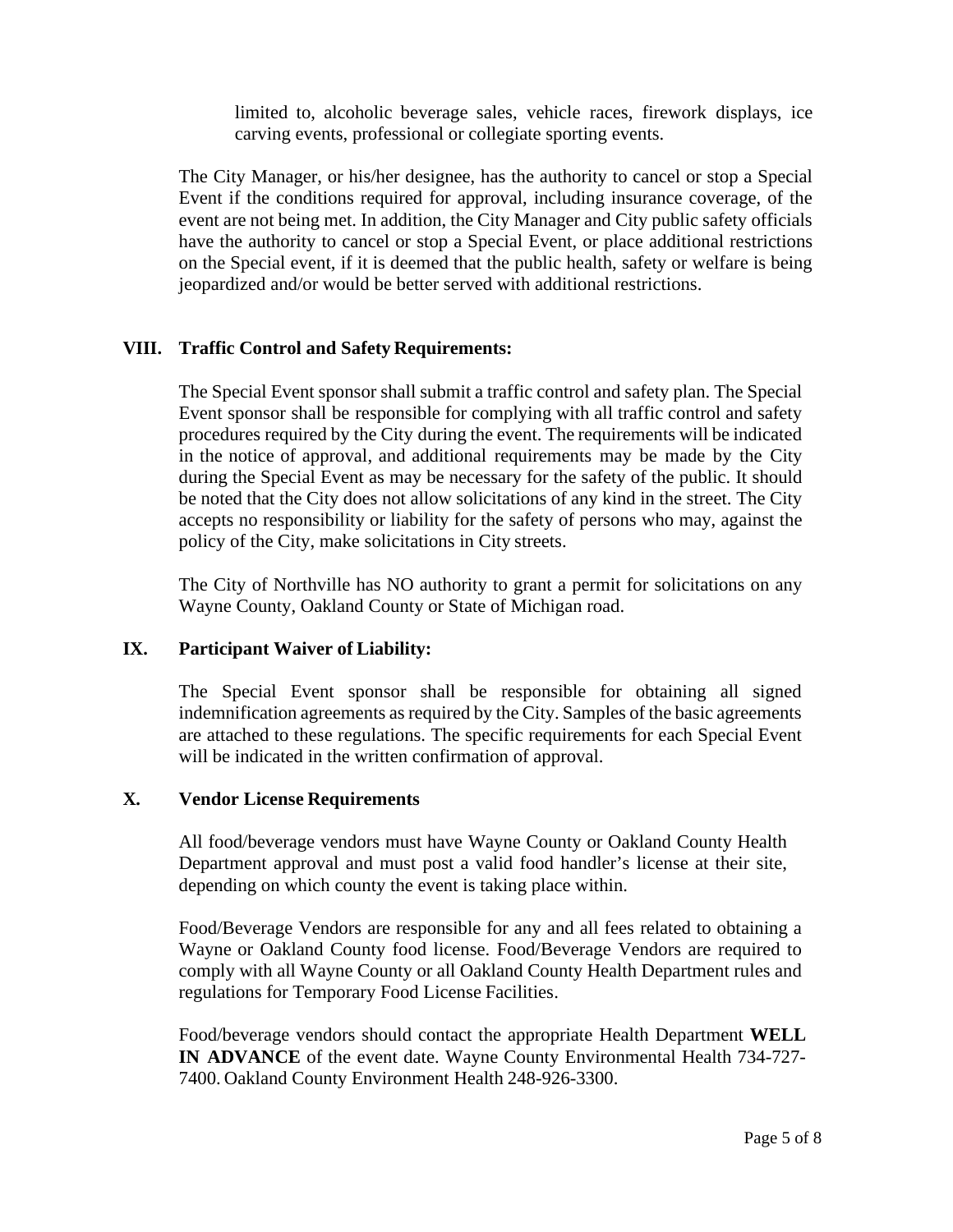#### **XI. Events that require Downtown Street Closures**

All Downtown Special Events requiring downtown street closures must contribute to the economic enhancement, cultural enrichment, and/or promotion of Downtown Northville. In addition, the proposed location must be suitable for the Special Event, with consideration given to crowd size, traffic flow, parking, electricity, health and safety, and impact on the site. Full Day Events  $(6 \text{ hr})$  that require downtown street closures are limited to either 2 Full Day Events  $(6 \text{ hr} +)$  per month or 1 Multi-Day Event per month. The Special Events may not be held on consecutive weeks. Special Events requiring street closures must be accessible and open to the public, consistent with State laws governing alcohol sales.

#### **XII. Two or More Applications for the Same Event Date**

In the event that two or more Special Event Applications are received for the same date and time prior to the approval of either Special Event, the date and time that each application was received by the City shall determine the order of preference. Once a Special Event approval has been granted, it shall be the policy of the City to not award further permits for the same date, time, and general location.

In the event that two or more Special Event Applications are received at the same time for the same date and time, City administration has authority to resolve date and time conflicts with the sponsors filing each application based on the hierarchy established in section IV.

#### **XIII. Reservation of Annual Event Dates.**

If a Special Event is intended to be an annual Special Event at regularly scheduled dates, the current year's application may include the following year's requested dates. Approval of the current year's application may include a reservation of the next year's proposed dates. However, the reservation will not constitute approval of the next year's event, which must have its own timely application submitted for City approval. In general, the City will not approve Special Event Applications for more than one year in advance.

# **XIV. Written Confirmation of City Approval**

Upon approval of the Special Event Application, a written confirmation as to the action of the City will be forwarded to the individual or organization requesting the Special Event. This confirmation will outline any special conditions that must be met if the Special Event is to be held.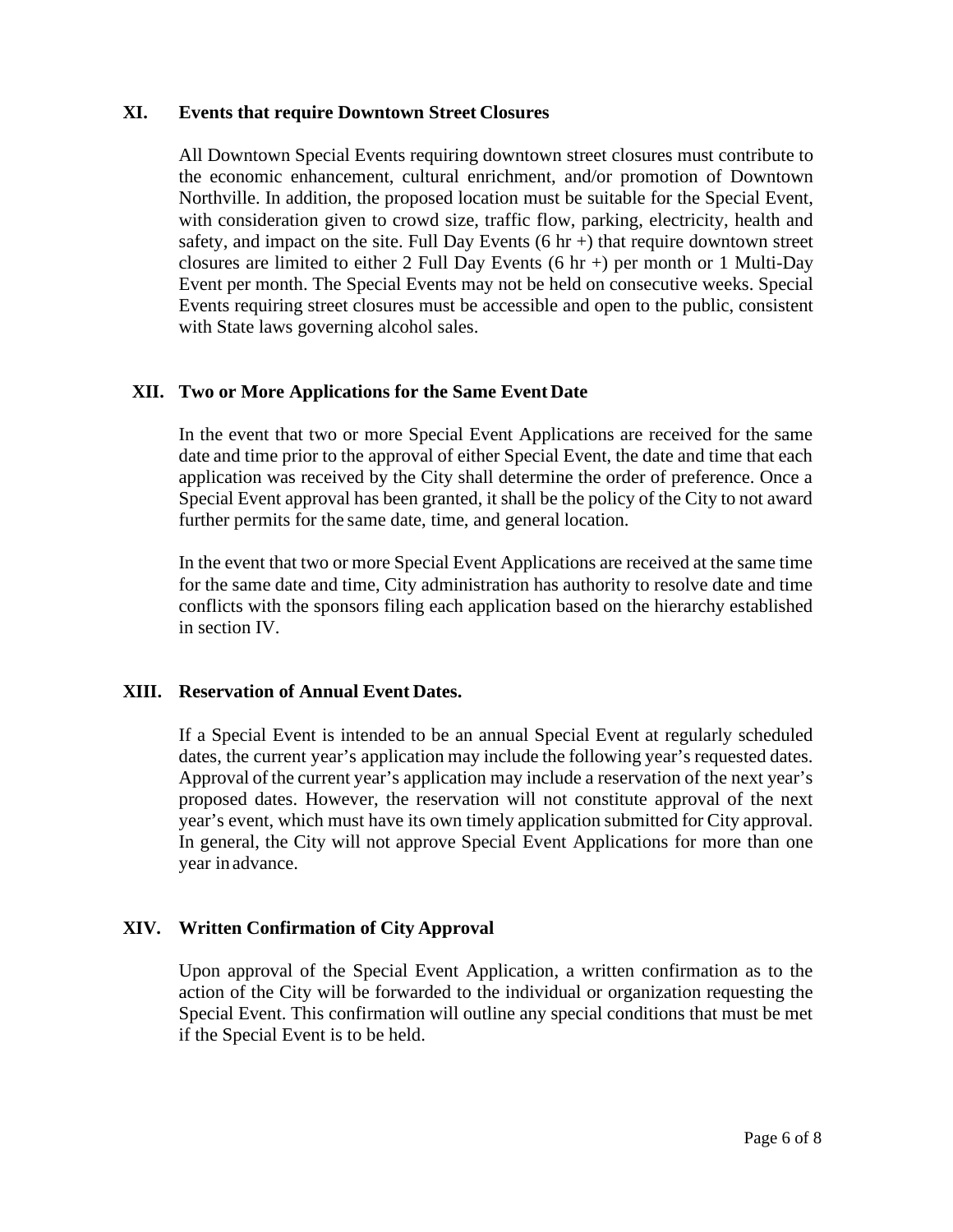## **XV. Effective Date**

Upon adoption, this policy is effective immediately. Special Events requested after the adoption date are subject to this policy.

**Policy Adopted: April 3, 2006 Policy Amended: June 15, 2009 Policy Amended: February 17, 2020**